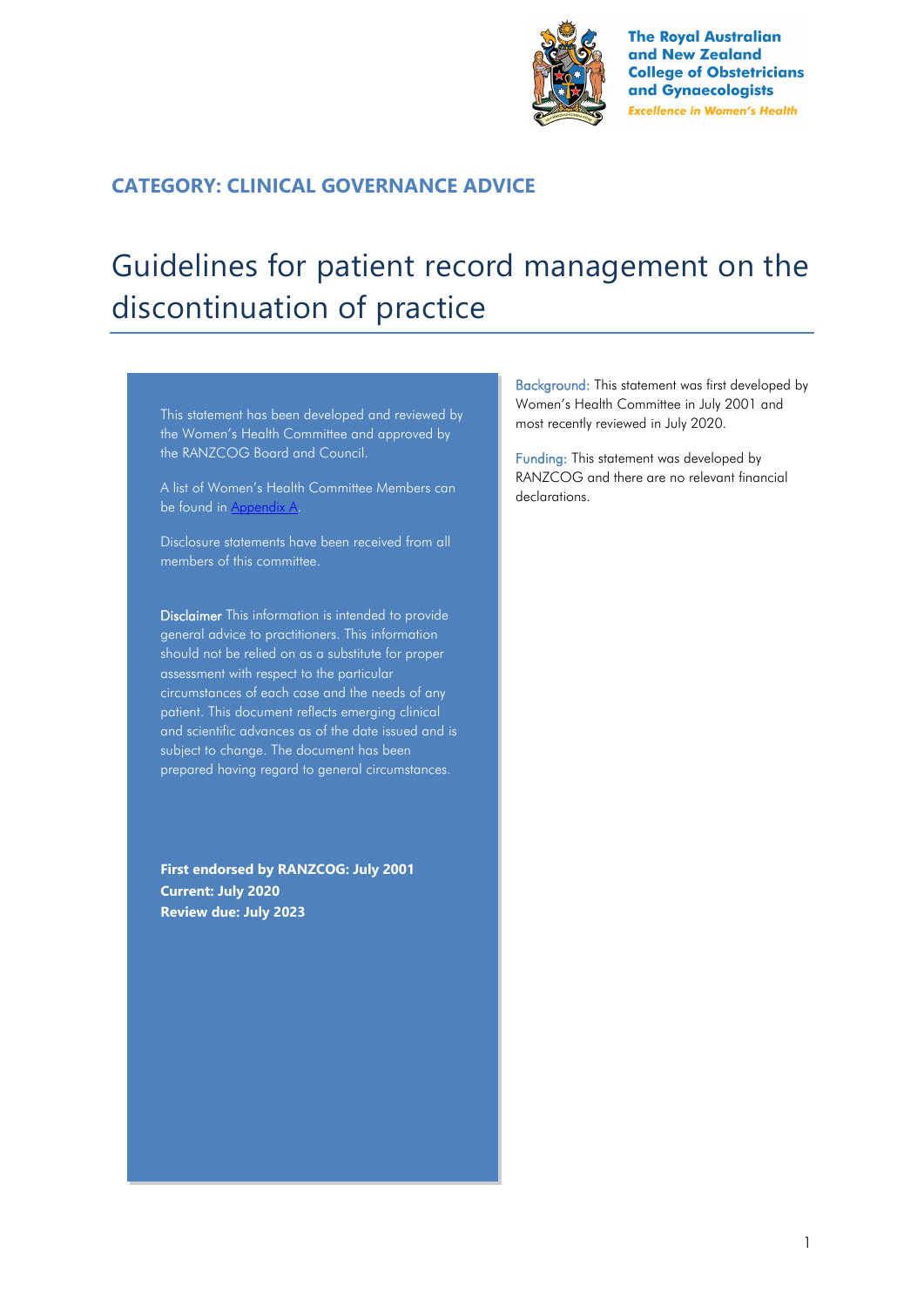"Medical records" and patient health information are broad terms, encompassing a range of data including consultation notes, correspondence, referrals, investigations and results, photographs, video footage and appointment records. Whether paper-based or electronic, when a practice closes due to retirement or change in location, how the patient medical records are managed is subject to legal, regulatory and professional standards.

Different jurisdictions have specific legislation governing the management of medical records. Due to the complex and often overlapping nature of these legislative requirements, Fellows, members and diplomates of the Royal Australian and New Zealand College of Obstetricians and Gynaecologists (RANZCOG) are advised to contact their medical defence organisation and/or the Australian Medical Association (AMA) or the New Zealand Medical Association (NZMA) as appropriate, for information regarding the recommended procedures to follow on the discontinuation of practice and management of patient records.

In addition to legislative requirements, relevant non-legislative regulation including the Medical Board of Australia's *Code of Conduct<sup>1</sup>* (the Code) and the New Zealand Medical Council's Maintenance and *retention of patient records<sup>2</sup>* provides specific guidance where the responsibilities of medical records management are placed personally on individual medical practitioners and duties of corporate medical practice entities. These standards advise careful health information management at all times, particularly at practice closure. According to the Code, when closing or relocating your practice, good medical practice involves

- Giving advance notice to patients where this is possible
- Facilitating arrangements for the continuing medical care of your patients, including the transfer or appropriate management of patient records. You must follow the law governing health records in your jurisdiction.<sup>1</sup>

The most stringent laws governing health information specific to practice closures are in the NSW $3, 4$ , ACT $5$ and Victoria<sup>6</sup>, where a notice must be published in a daily newspaper and other practicable steps must be taken to inform patients of the practice closure, such as placing signage in the practice, sending letters to patients or advising patients when they attend a consultation. [7](#page-2-6) Medical records can be transferred to either the patient's nominated practitioner or directly to the patient. Alternatively, if the practitioner intends to retain and store the medical records, the patient should be advised as to how they can access their medical records in the future.

Any medical records which have not been passed onto the patient or another practitioner must be stored securely for the statutory period. This minimum period being for

- An adult seven years from the date of last entry
- A child until the age of 25 years.  $3-6$

RANZCOG considers these stringent requirements to be appropriate in all Australian and New Zealand contexts.

From a medico-legal perspective, medical records should be kept until such time as there is little or no risk of litigation arising from the patient's treatment. Unfortunately it is difficult to be definitive about the applicable limitation period as courts have the discretion to extend in certain circumstances. Where there has been a patient complaint, adverse outcome or the commencement of legal proceedings is likely, the medical records should be kept indefinitely.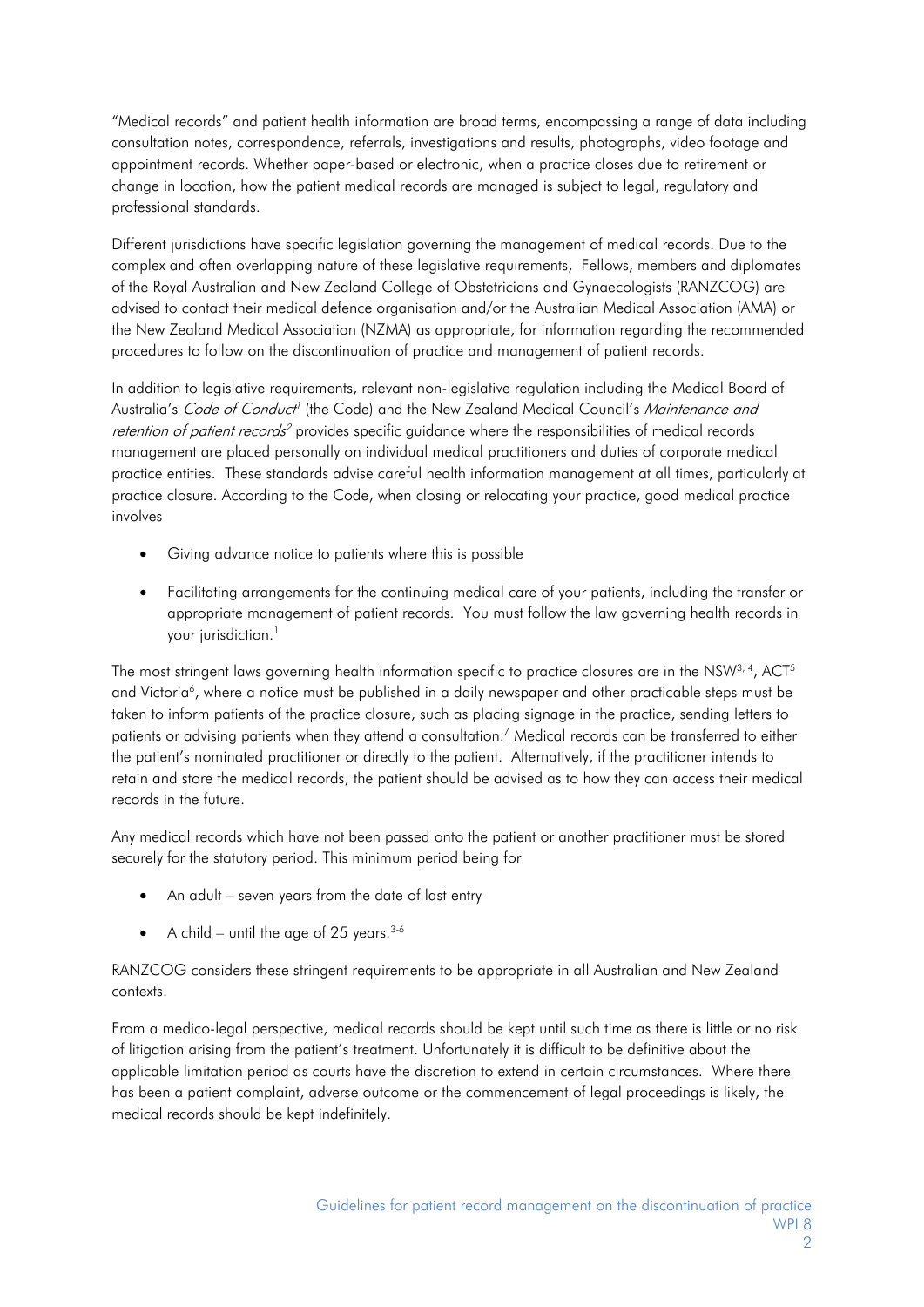Disposal of medical records must be done in a manner that preserves the privacy of the patient. The notice of intent to destroy medical records, methods of disposal and development of a register to identify the patient, period of time and date of disposal, vary amongst jurisdictions.

When a clinician decides to discontinue practice, the responsibilities regarding patient continuity of care and the requirements for medical record management, transfer, storage or disposal are significant. In the event that health records are not transferred to an identified practice, jurisdictional legislation is enforceable and must be complied with. Although clinicians are no longer subject to regulatory and professional standards upon relinquishing their medical registration, it is expected that, even upon retirement, the Medical Code of Conduct is still followed.

Any agreement made should be in a form that is legally binding. It should include the provisions for access by the relinquishing practitioner.

## **References**

- <span id="page-2-0"></span>1. Medical Board of Australia. Good medical practice: a code of conduct for doctors in Australia March 2014 [May 2017]. Available from: [http://www.medicalboard.gov.au/Codes-Guidelines-](http://www.medicalboard.gov.au/Codes-Guidelines-Policies/Code-of-conduct.aspx)[Policies/Code-of-conduct.aspx.](http://www.medicalboard.gov.au/Codes-Guidelines-Policies/Code-of-conduct.aspx)
- <span id="page-2-1"></span>2. Medical Council of New Zealand. The maintenance and retention of patient records August 2008. Available from: [https://www.mcnz.org.nz/assets/News-and-Publications/Statements/Maintenance](https://www.mcnz.org.nz/assets/News-and-Publications/Statements/Maintenance-and-retention-of-records.pdf)[and-retention-of-records.pdf.](https://www.mcnz.org.nz/assets/News-and-Publications/Statements/Maintenance-and-retention-of-records.pdf)
- <span id="page-2-2"></span>3. Health Records and Information Privacy Act (NSW). 2002.
- <span id="page-2-3"></span>4. Health Practitioner Regulation (New South Wales) Regulation 2010.
- <span id="page-2-4"></span>5. Health Records (Privacy and Access) Act (ACT). 1997.
- <span id="page-2-5"></span>6. Health Records Act (VIC). 2001.
- <span id="page-2-6"></span>7. Carter D. Records access and management on closure of a medical practice. MJA. 2015;203(2):109-10.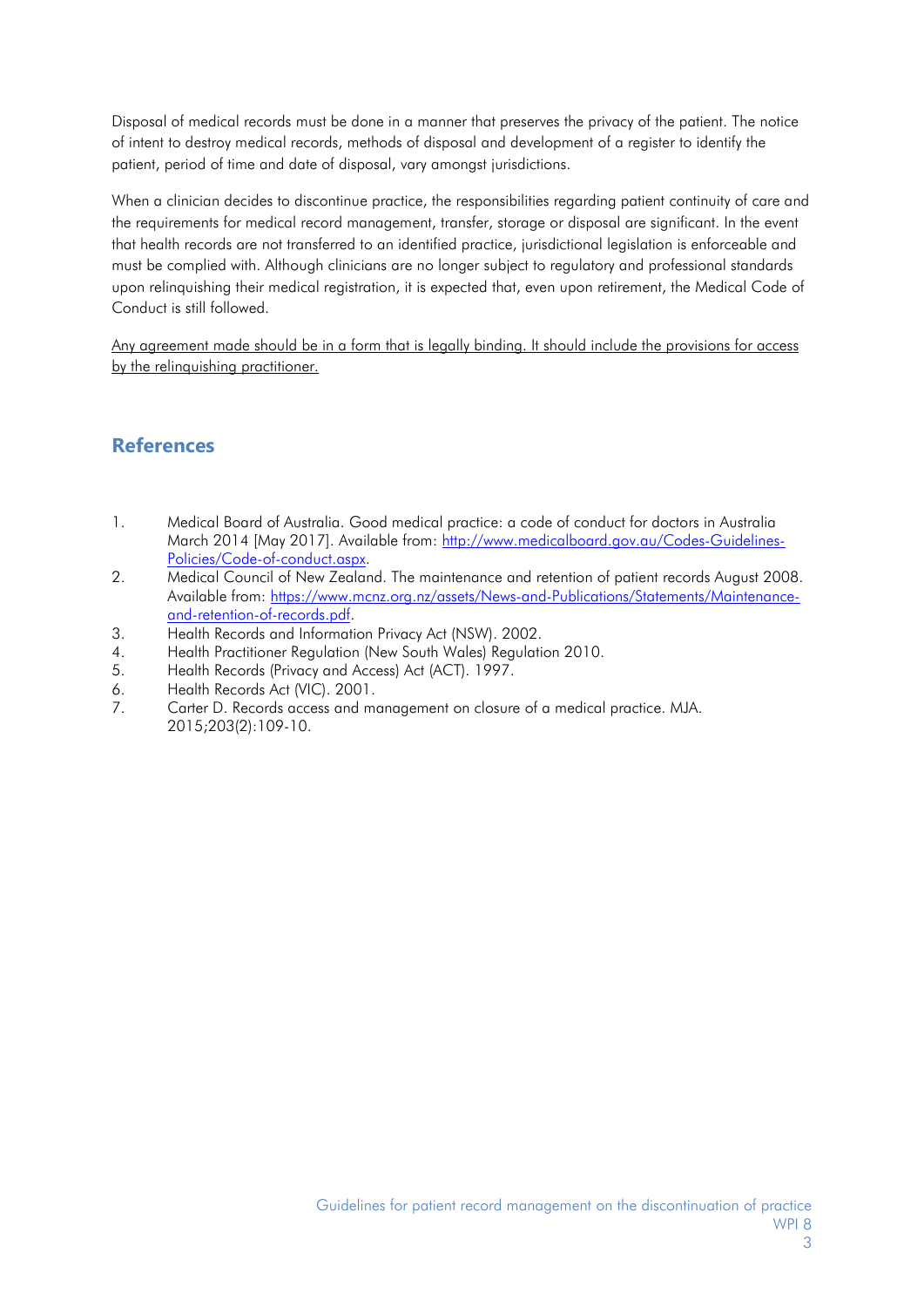## **Appendices**

Appendix A Women's Health Committee Membership

| Name                              | Position on Committee                 |
|-----------------------------------|---------------------------------------|
| Professor Yee Leung               | Chair and Board Member                |
| Dr Gillian Gibson                 | Deputy Chair, Gynaecology             |
| Dr Scott White                    | Deputy Chair, Obstetrics              |
| Associate Professor Ian Pettigrew | Member and EAC Representative         |
| Dr Kristy Milward                 | Member and Councillor                 |
| Dr Will Milford                   | Member and Councillor                 |
| Dr Frank O'Keeffe                 | Member and Councillor                 |
| Professor Steve Robson            | Member                                |
| Professor Sue Walker              | Member                                |
| Dr Roy Watson                     | Member and Councillor                 |
| Dr Susan Fleming                  | Member and Councillor                 |
| Dr Sue Belgrave                   | Member and Councillor                 |
| Dr Marilyn Clarke                 | <b>ATSI Representative</b>            |
| Professor Kirsten Black           | Member                                |
| Dr Thangeswaran Rudra             | Member                                |
| Dr Nisha Khot                     | Member and SIMG Representative        |
| Dr Judith Gardiner                | Diplomate Representative              |
| Dr Angela Brown                   | Midwifery Representative, Australia   |
| Ms Adrienne Priday                | Midwifery Representative, New Zealand |
| Ms Ann Jorgensen                  | Community Representative              |
| Dr Rebecca Mackenzie-Proctor      | Trainee Representative                |
| Dr Leigh Duncan                   | He Hono Wāhine Representative         |
| Prof Caroline De Costa            | Co-opted member (ANZJOG member)       |
| Dr Christine Sammartino           | Observer                              |

### Appendix B Overview of the development and review process for this statement

i. Steps in developing and updating this statement

This statement was originally developed in July 2001 and was most recently reviewed in July 2020. The Women's Health Committee carried out the following steps in reviewing this statement:

- Declarations of interest were sought from all members prior to reviewing this statement.
- At the July 2020 committee meeting, the statement was reviewed and updated.

#### ii. Declaration of interest process and management

Declaring interests is essential in order to prevent any potential conflict between the private interests of members, and their duties as part of the Women's Health Committee.

A declaration of interest form specific to guidelines and statements was developed by RANZCOG and approved by the RANZCOG Board in September 2012. The Women's Health Committee members were required to declare their relevant interests in writing on this form prior to participating in the review of this statement.